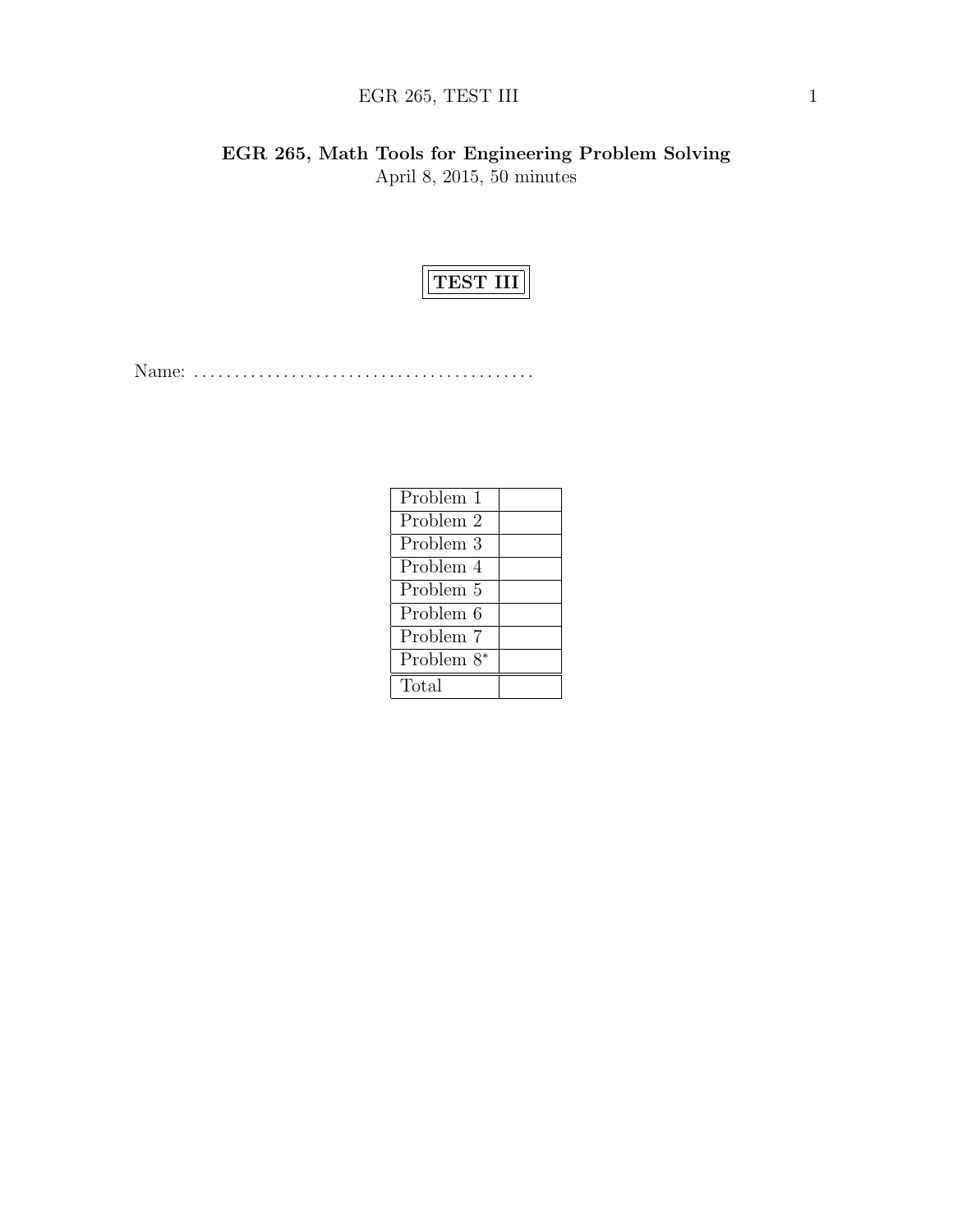## Problem  $1 (7+7 \text{ points})$

(a) Find the gradient of the function  $f(x, y) = 3xy^2 + x^3$ .

(b) Find the directional derivative of  $f(x, y)$  at the point  $(1, 1)$  in the direction of the vector  $\mathbf{v} = -3\mathbf{i} + 4\mathbf{j}$ .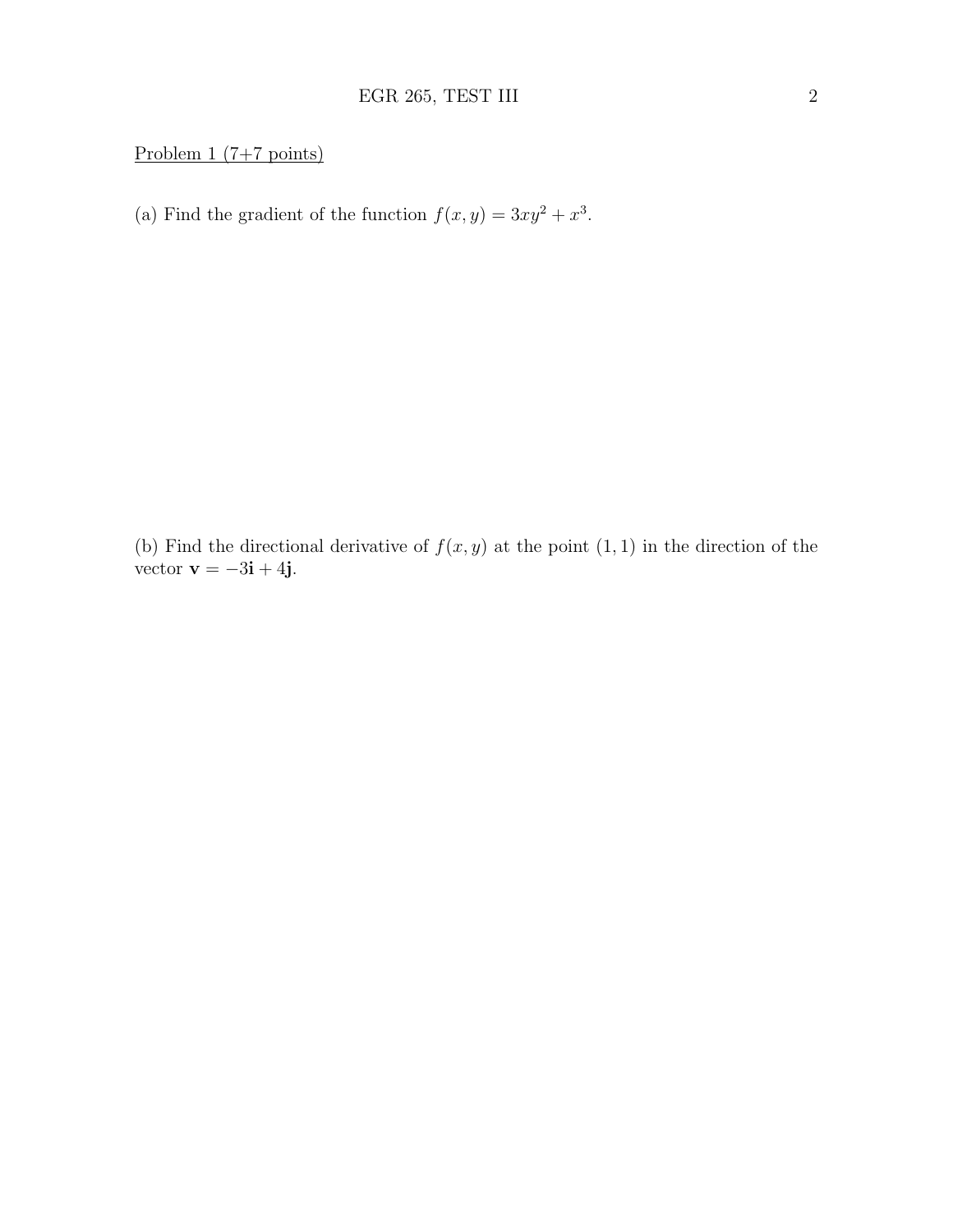### Problem  $2(10+4+4 \text{ points})$

(a) For the function  $g(x, y) = e^{x+2y}$  find the rate of steepest ascent at the origin  $(0, 0)$ .

(b) Find a unit vector in the direction of steepest *ascent* for  $g(x, y)$  at the origin.

(c) Find a unit vector in the direction of steepest *descent* for  $g(x, y)$  at the origin.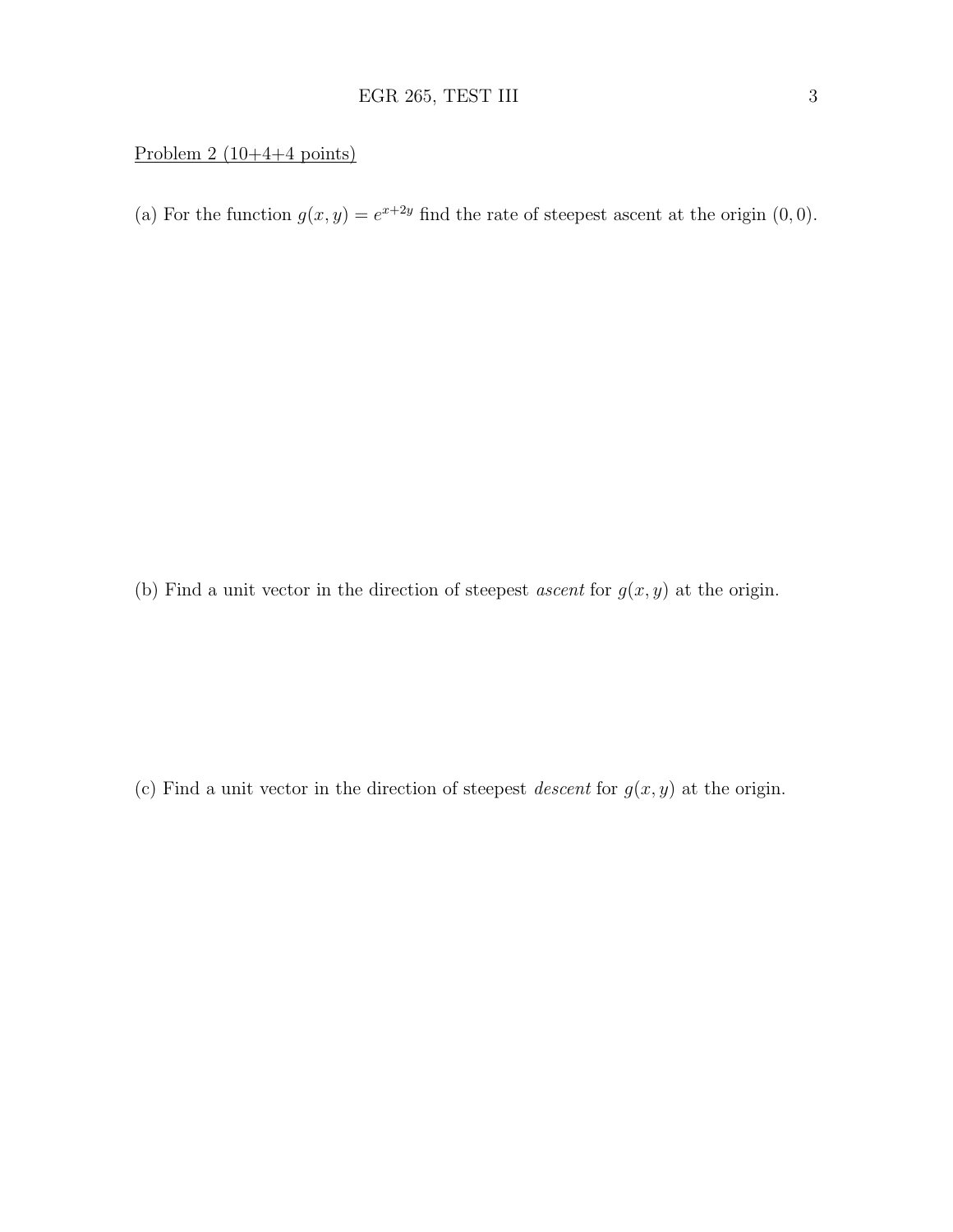### Problem 3 (12+6 points)

(a) Find an equation for the tangent plane to the level survace  $xy^2z^3 = 1$  at the point  $(1, 1, 1).$ 

(b) Also, find parametric equations for the normal line of  $xy^2z^3 = 1$  at  $(1,1,1)$ .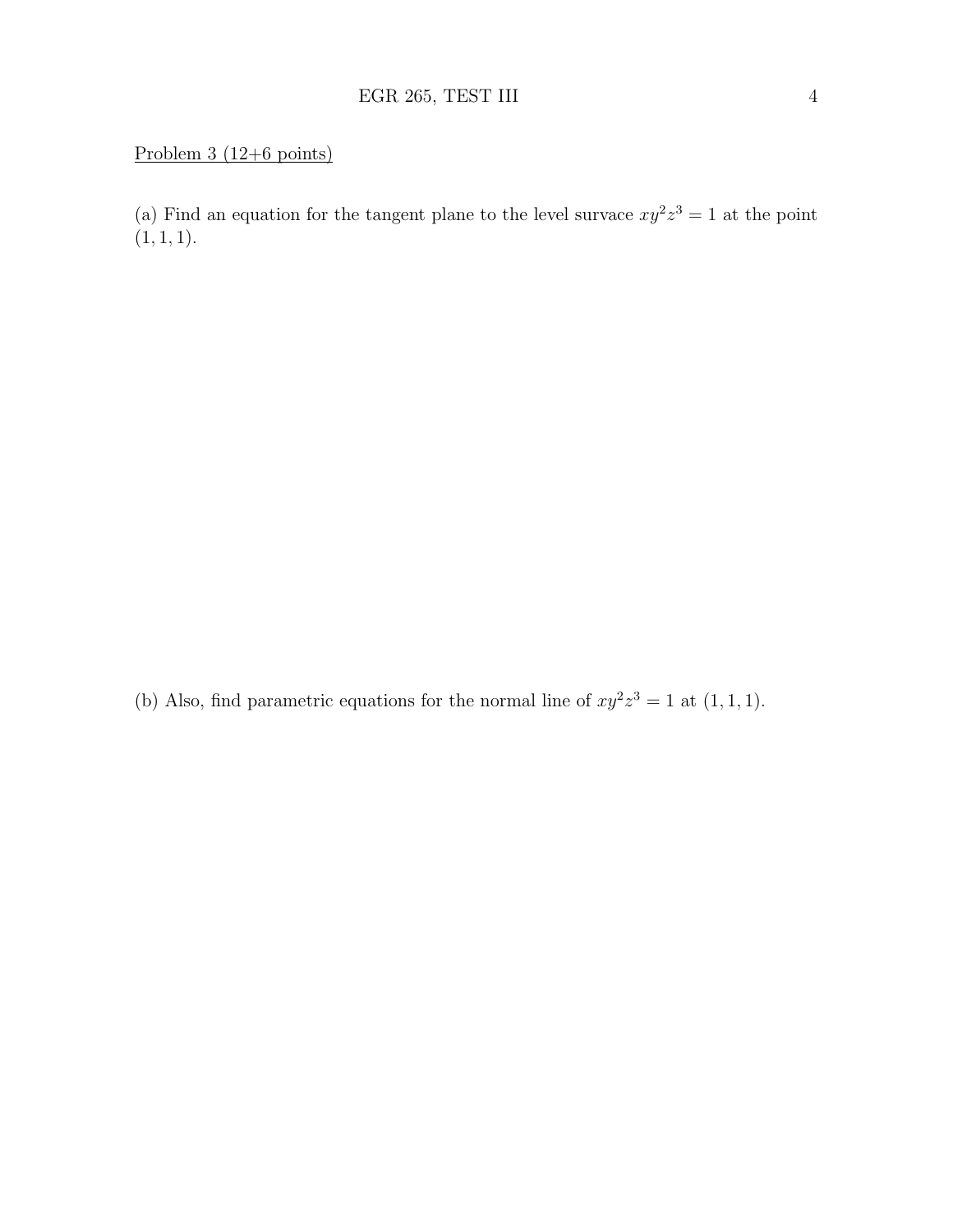### Problem 4 (12 points)

Evaluate  $\int_C (y-1) ds$ , where C is the quarter circle or radius 1, centered at the origin, starting at  $(1, 0)$  and ending at  $(0, 1)$ 

Problem 5 (14 points)

Find the work done by the force field

$$
F(x,y) = y\,\mathbf{i} - x\,\mathbf{j}
$$

along the curve parameterized by  $x = t^2$ ,  $y = t^3$ ,  $0 \le t \le 1$ .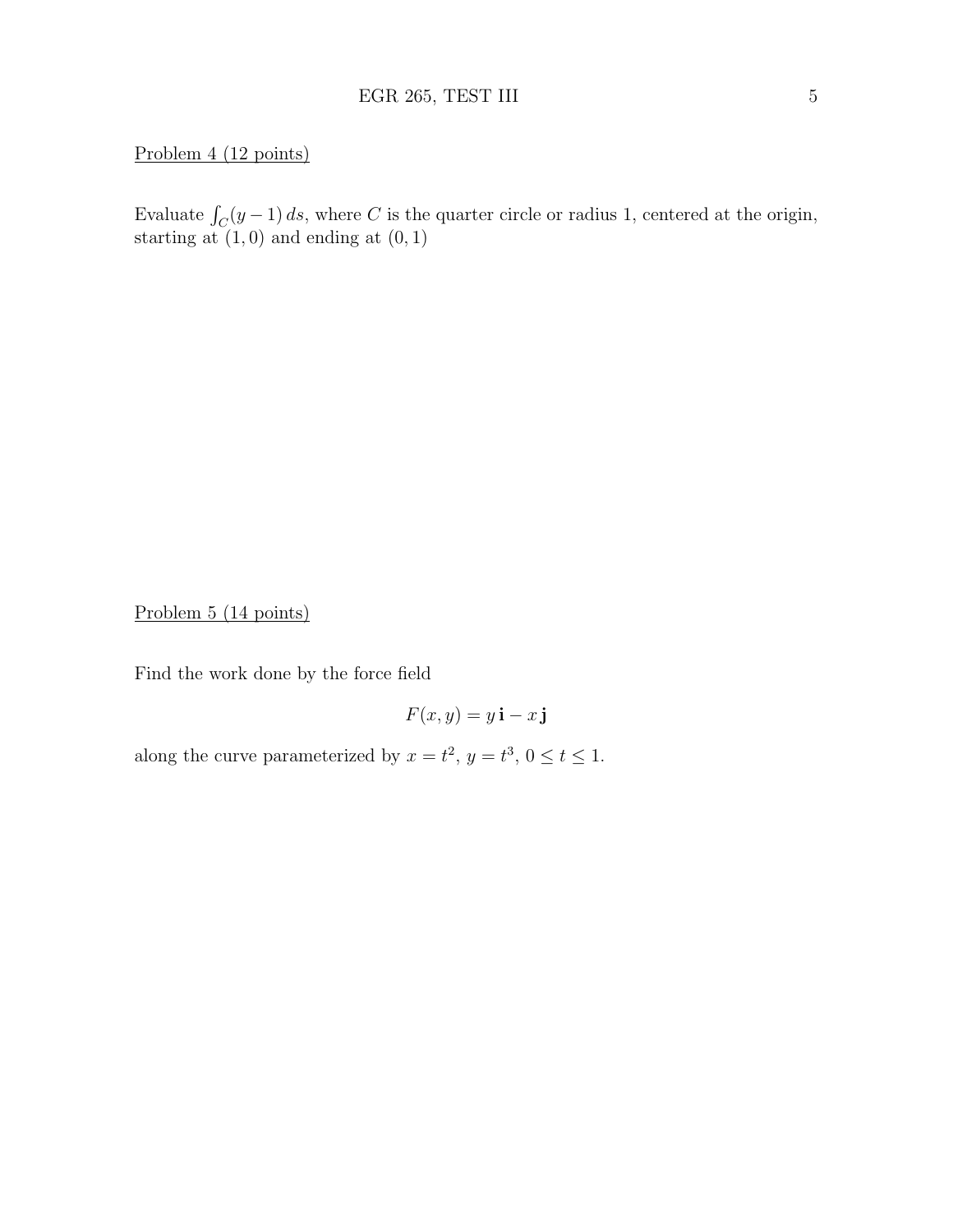#### Problem 6 (5+5 points)

Determine for each of the following force fields if it is conservative.

(a) 
$$
F(x, y) = (3x^2 - y)\mathbf{i} + (x + 4y)\mathbf{j}
$$

(b) 
$$
F(x, y) = (3x^2 + y)\mathbf{i} + (x - 4y)\mathbf{j}
$$

### Problem 7 (14 points)

For the conservative force field  $F(x, y)$  from Problem 6 find a potential function  $\phi(x, y)$ and calculate the work done by the force field along the curve parameterized by  $x = t$ ,  $y = t \sin t$ ,  $0 \le t \le \pi/2$ .